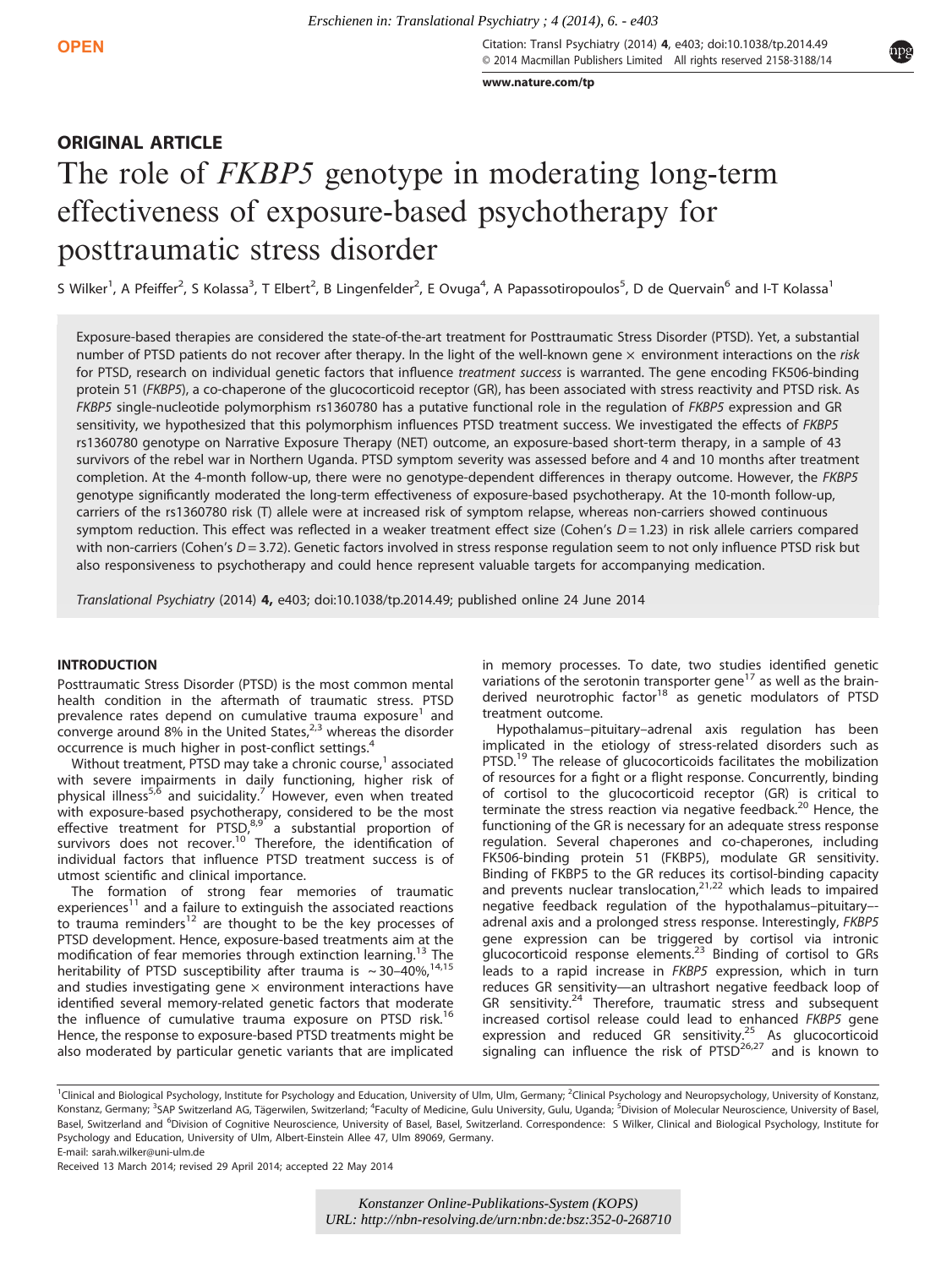have an important role in fear memory formation and extinction,<sup>[28](#page-5-0),[29](#page-5-0)</sup> genetic variability of FKBP5 may influence PTSD vulnerability as well as responsiveness to trauma-focused treatments.

The FKBP5 gene, located on the short arm of chromosome 6, harbors several common polymorphisms in high linkage disequilibrium, found to be associated with different psychological disorders.[25](#page-5-0) Single-nucleotide polymorphism (SNP) rs1360780 is located closest to a functional glucocorticoid response element and has a putative functional role in the regulation of FKBP5 expression and GR sensitivity.<sup>[30](#page-5-0)</sup> In healthy individuals, the risk (T) allele was associated with higher  $FKBP5$  expression<sup>[31](#page-5-0)</sup> and relatively reduced GR sensitivity<sup>[32](#page-5-0)</sup> as well as impaired recovery of cortisol levels in response to stress<sup>[33,34](#page-5-0)</sup> (but see also Mahon et  $al$ <sup>[35](#page-5-0)</sup>). Furthermore, the T allele predicted [enha](#page-5-0)nced risk for depression,<br>albeit with inconsistent findings,<sup>[31,](#page-5-0)36–38</sup> elevated probability of anxiety disorder development<sup>[39](#page-6-0)</sup> and higher suicide risk.<sup>[40](#page-6-0)</sup> Most important in this context, FKBP5 genotype was also found to be associated with peritraumatic dissociation, a strong risk factor for subsequent PTSD development, $41$  as well as with PTSD risk. $32$  The latter study investigated four FKBP5 polymorphisms, including rs1360780, and found the highest PTSD probability in individuals with the risk genotype who had experienced physical and sexual child abuse. Xie et al.<sup>[42](#page-6-0)</sup> confirmed the FKBP5 genotype  $\times$  environment interaction effect only for one of the four SNPs investigated (rs9470080) in an African American sample. An extension study of the original study of Binder and colleagues<sup>[30](#page-5-0)</sup> replicated the interaction effect of rs1360780 and childhood trauma on current PTSD. Interestingly, rs1360780 risk allele carrier status was associated with a differential chromatin conformation, which promotes higher FKBP5 gene expression in response to early stress. Furthermore, risk allele carriers who experienced childhood trauma showed elevated DNA demethylation near and at functional glucocorticoid response elements of the FKBP5 gene, further enhancing FKBP5 gene expression in response to GR activation.<sup>[30](#page-5-0)</sup> Yet, in contrast to healthy subjects, FKBP5 risk genotype carriers with PTSD show lower FKBP5 gene expression<sup>[43](#page-6-0)</sup> and enhanced GR sensitivity compared with non-carriers,<sup>[32](#page-5-0)[,44](#page-6-0)</sup> a finding that is in accordance with cumulative evidence of GR hypersensitivity in PTSD.<sup>[26](#page-5-0)</sup>

Summing up, rs1360780, a putative functional SNP of the FKBP5 gene,<sup>[30](#page-5-0)</sup> has been shown to effect—in a PTSD disease statusdependent manner—FKBP5 gene expression and GR sensitivity. This is the first study to investigate whether FKBP5 rs1360780 genotype modulates treatment outcome of Narrative Exposure Therapy (NET), an exposure-based short-term trauma-therapeutic treatment approach especially developed for the context of mass conflict and organized violence.<sup>45</sup> The efficacy of NET for the treatment of PTSD symptoms has been previously shown in multiple settings,<sup>[46](#page-6-0)</sup> including the post-war context of Northern Uganda[.47](#page-6-0) We hypothesized that carriers of rs1360780 risk (T) allele would benefit less from treatment with NET.

### MATERIALS AND METHODS

#### Subjects

Participants were survivors of the rebel war led by the Lord's Resistance Army in Northern Uganda, who had experienced numerous atrocities, including abductions and forced recruitment into the rebel forces, mutilations, forced participation in combats, killings and sexual violence. The recruitment for the present study took place in the former Internal Displaced People camps Anaka, Pabbo and Koch Goma. Inclusion criteria were (1) a diagnosis of PTSD according to DSM-IV, (2) age between 18 and 65, (3) absence of any signs of alcohol or substance dependence, (4) absence of psychotic symptoms, (5) no psychotropic medication and (6) no prior trauma-focused psychotherapy. Fifty-three subjects were enrolled in the study and received treatment with NET by trained local counselors under the supervision of clinical experts in the field of trauma therapy. Chip-based genotyping was impossible for four individuals because of low DNA concentrations, and one further participant was excluded after genotyping quality control. In addition, three participants were excluded from the present study because of discontinuation of therapy  $(N=1, 1)$ rs1360780 genotype =  $C/T$ ), unavailability for both follow-up interviews  $(N=1,$  genotype  $=C/C$ ) and an extraordinary strength of flashbacks, which required that a clinical expert resumed the treatment  $(N=1,$  genotype = C/C). In the latter case, the therapy was completed successfully; however, comparability to the other treatments conducted by trained local counselors was no longer given. Individuals who we could only trace for one follow-up assessment (only 4 months,  $N=1$ , genotype = C/C; only 10 months,  $N=1$ , genotype = T/T) were still included in the analyses. Finally, chip-based genotyping of FKBP5 rs1360780 failed for two participants. Hence, results are reported on a final sample of  $N=43$  (29 females, mean age = 31.91, s.d. = 9.49, rs1360780 genotype  $C/C = 13$ ,  $C/T = 15$ ,  $T/T = 15$ ).

#### Procedure

Clinical interviews were conducted before treatment  $(t_1)$  and 4 and 10 months ( $t_2$  and  $t_3$ , respectively) after treatment completion. Current PTSD diagnosis and symptom severity were assessed in a structured<br>interview based on the Posttraumatic Diagnostic Scale (PDS).<sup>[48](#page-6-0)</sup> A 62-item event list, adapted for the context of the Lord's Resistance Army war, cf.<sup>[49](#page-6-0)</sup> was employed to assess the number of experienced traumatic event types (traumatic load). We assessed suicidal risk utilizing the respective section of the Mini International Neuropsychiatric Interview (M.I.N.I.)[.50](#page-6-0) Local interviewers who attended 6 weeks of training on the concepts of clinical interviews, quantitative data collection and PTSD conducted the interviews. The instruments were translated into the local language (Luo) followed by blind back-translations, group discussions and corrections by independent translators. Retest reliability and validity (consistency with expert ratings) of the psychological assessment by trained local interviewers were previously investigated and revealed good psychometric quality[.51](#page-6-0) Participants provided saliva samples in the first diagnostic interview using Oragene Self Collection Kits (DNA Genothek, Ottawa, Ontario, Canada). SNP-based genotyping was performed according to the Genome-Wide Human SNP Nsp/Sty 6.0 User Guide (Affymetrix Inc, Santa Clara, CA, USA). SNP rs1360780 is represented on the array (SNP ID:<br>SNP\_A-8589266). Genetic quality control was performed in PLINK v1.07.<sup>52</sup>

#### Treatment

The study participants received an average of 12 sessions of NET. Sessions took place twice a week and generally lasted between 90 and 120 min. In brief, the aim of NET is to reconstruct the survivor's life story with a particular focus on traumatic stressors. The first session comprises psychoeducation and serves to obtain a biographical overview of the client's life. The subsequent sessions involve exposure therapy to the most severe traumatic experiences in chronological order and the last session comprises the re-reading of the narrated life story.<sup>[45](#page-6-0)</sup> Intensively trained local counselors performed the therapies under the supervision of expert psychologists. Treatment adhesion was monitored in case discussions, weekly supervision meetings as well as via reviews of detailed case documentations.

After a detailed explanation of the study protocol participants gave written informed consent. All procedures followed the Declaration of Helsinki and were approved by the Institutional Review Board of Gulu University, Uganda, the Ugandan National Council for Science and Technology and the ethics committee of the German Psychological Society (Deutsche Gesellschaft für Psychologie).

#### **Statistics**

Statistical analyses were performed in the statistical environment R 3.0.2.<sup>53</sup> Demographic and clinical data of the genotype groups were compared using Fisher's exact test for count data and one-factorial analyses of variance (ANOVA) for continuous data. If ANOVA residuals were nonnormally distributed, a non-parametric Kruskal–Wallis H test was employed.

The effect of FKBP5 rs1360780 genotype on treatment outcome was evaluated by fitting linear mixed effect models (R package nlme 3.1-111).<sup>54</sup> PDS score was defined as the outcome variable, genotype as a betweensubject fixed factor, time as a within-subject repeated fixed factor and participants as a random effect, with random intercepts for each participant. The correlations of the repeated measurements within<br>participants were modeled with a general correlation structure,<sup>[55,56](#page-6-0)</sup> and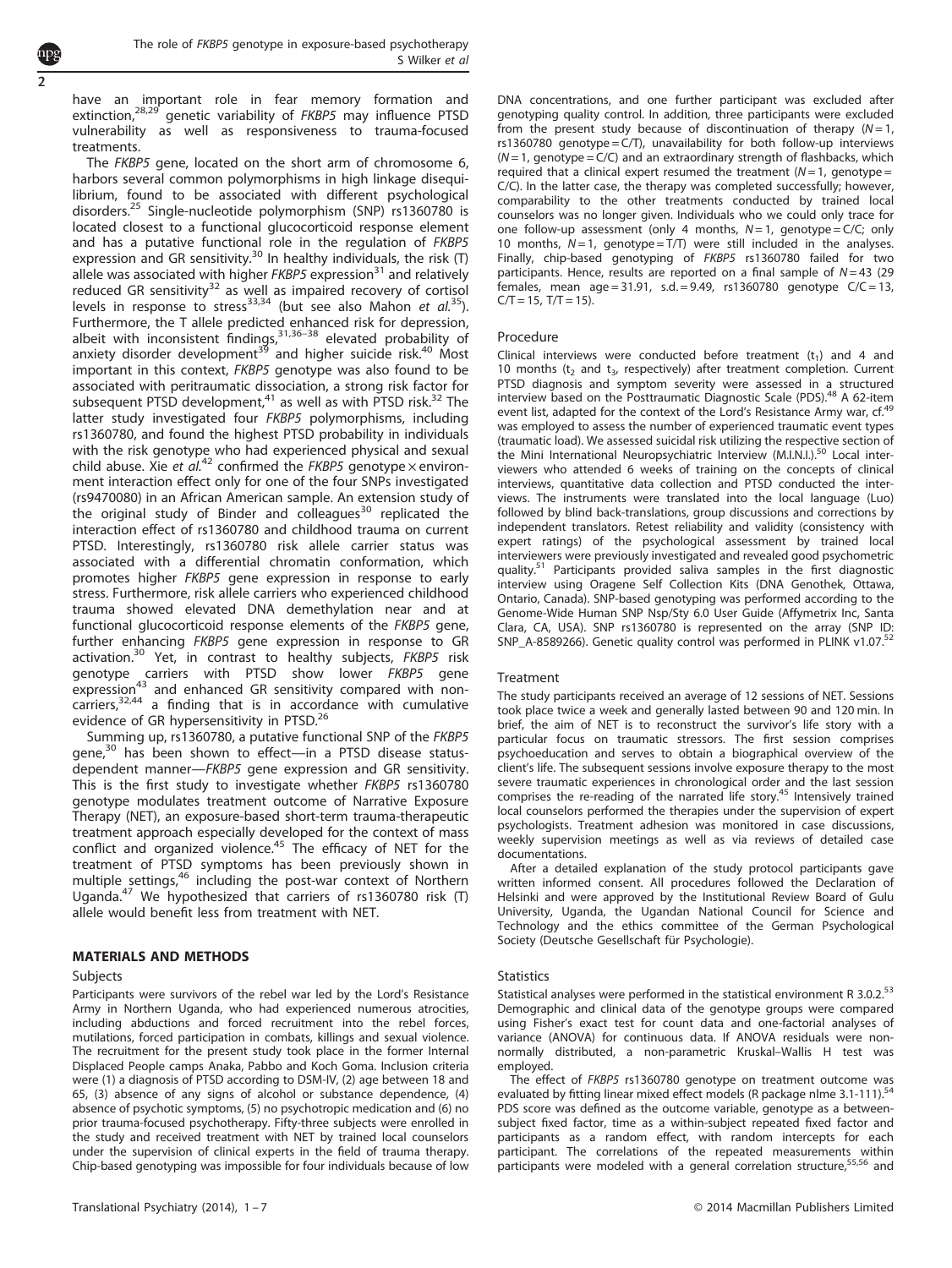<span id="page-2-0"></span>the maximum likelihood estimation method was employed to fit the model.

In the model selection procedure, we fitted nested models of increasing complexity and compared their goodness-of-fit. The initial analysis was performed including only time and FKBP5 rs1360780 genotype as predictors. Next, we analyzed whether a genotype model, comparing the three rs1360780 genotype groups (C/C, C/T and T/T), or a risk allele carrier model, combining C/T and T/T genotypes in one group, represented the data best. As traumatic load is known to strongly influence PTSD symptomatology, $1$  and FKBP5 gene  $\times$  environment interactions have been  $\sigma$  observed previously, $30,32$  further analyses were performed with and without traumatic load as a covariate, and with and without allowing for potential time  $\times$  FKBP5 genotype  $\times$  traumatic load interaction effects. In addition, it was evaluated whether the inclusion of the covariates sex and age would improve model fit. As recommended by Burnham and Anderson,<sup>57</sup> model selection was based on Akaike's Information Criterion, which has a profound information-theoretic foundation and aims at minimizing the expected Kullback–Leibler divergence between the model and the true underlying data-generating process.

We expected T allele carriers to benefit less from NET treatment, which would result in a significant time x FKBP5 rs1360780 interaction. More specifically, we hypothesized that the difference between the pretreatment PDS score (time point  $t_1$ ) and the follow-up PDS scores (time points  $t_2$ or  $t_3$ ) would be higher in individuals with the protective genotype (C/C) than in carriers of the T (risk) allele. We tested this specific hypothesis by evaluating the statistical significance of planned contrasts while adjusting for multiple comparisons (R package multcomp 1.3-1).<sup>[58](#page-6-0)</sup>

# RESULTS

FKBP5 rs1360780 genotype groups showed no differences in age, gender distribution, traumatic load, number of NET sessions, PTSD symptom severity, PTSD symptom scores and suicidality before treatment (Table 1).

Confirming our main hypothesis, we found a significant time  $\times$  FKBP5 rs1360780 genotype interaction effect. This effect was present in every estimated linear mixed effect model. Our successive model selection procedure strongly suggested that a risk allele carrier model, including traumatic load and sex as covariates, represented the data best (Table 2). We therefore report statistical inference from this model.

The selected model revealed a significant treatment effect (main effect time,  $F_{2,80} = 96.84$ ,  $P < 0.001$ ), no significant main FKBP5 rs1360780 genotype effect, but a significant time  $\times$  FKBP5 rs1360780 genotype interaction effect ( $F_{2,80} = 5.40$ ,  $P = 0.006$ , Figure 1). Furthermore, the two included covariates, traumatic load (F<sub>1,39</sub> = 18.42, P < 0.001) and sex (F<sub>1,39</sub> = 6.08, P = 0.018) significantly predicted PTSD symptom severity.

To further examine the nature of the time  $\times$  FKBP5 rs1360780 genotype interaction effect, we next calculated three planned orthogonal contrasts while adjusting P-values for multiple testing. There was no genotype-dependent difference in treatment success rates 4 months after treatment (comparison  $t_1-t_2$ ). Yet,

| Table 2. Estimated models and model selection procedure                                                                                                                                               |                            |
|-------------------------------------------------------------------------------------------------------------------------------------------------------------------------------------------------------|----------------------------|
| Estimated model (fixed effects)                                                                                                                                                                       | AIC                        |
| Model 1: Time $\times$ FKBP5 rs1360780 Genotype <sup>a</sup><br>Model 2: Time x FKBP5 rs1360780 T allele carrier <sup>b</sup><br>Model 3: Time x FKBP5 rs1360780 T allele carrier + traumatic<br>load | 789.52<br>783.82<br>771.18 |
| Model 4: Time x FKBP5 rs1360780 T allele carrier x traumatic 773.54<br>load                                                                                                                           |                            |
| Model 5: Time $\times$ FKBP5 rs1360780 T allele carrier +<br>traumatic load + sex <sup>c</sup>                                                                                                        | 767.38                     |
| Model 6: Time x FKBP5 rs1360780 T allele carrier + traumatic 769.23<br>$load + sex + age$                                                                                                             |                            |

Abbreviations: AIC, Akaike's Information Criterion; FKB5, FK506-binding protein 51. <sup>a</sup> The genotype model contrasts the three genotype groups (C/C, C/T and T/T). <sup>b</sup> The T allele carrier model compares carriers of the T risk allele (C/T and T/T genotypes) with non-carriers (C/C genotype). CModel 5 (marked in bold letters) was chosen based on the model selection criteria as it yielded the smallest AIC.



Figure 1. Carriers of the FKBP5 rs1360780 T allele display less symptom improvements following trauma-focused therapy. Depicted are the mean values and s.e.'s of measurement. PDS, Posttraumatic Diagnostic Scale; t1, before treatment; t2, 4-month follow-up; t3, 10-month follow-up.

| Table 1.<br>Demographic and clinical information by FKBP5 rs1360780 genotype group |                |                |                |                        |         |  |  |  |  |
|------------------------------------------------------------------------------------|----------------|----------------|----------------|------------------------|---------|--|--|--|--|
|                                                                                    | $C/C$ (N = 13) | $C/T$ (N = 15) | $T/T (N = 15)$ | Statistic <sup>a</sup> | P-value |  |  |  |  |
| $N$ female $(\%)$                                                                  | 9(69)          | 9(60)          | 11(73)         | Fisher's exact test    | 0.78    |  |  |  |  |
| Mean age (s.d.)                                                                    | 35.38 (10.40)  | 30.60 (13.06)  | 30.20 (10.52)  | $H_2 = 3.58$           | 0.17    |  |  |  |  |
| Mean traumatic load (s.d.)                                                         | 35.92 (5.54)   | 38.07 (7.06)   | 35.93 (7.25)   | $F_{2,40} = 0.50$      | 0.61    |  |  |  |  |
| Mean number of sessions (s.d.)                                                     | 11.46 (2.18)   | 11.67(2.50)    | 12(1.46)       | $H_2 = 2.03$           | 0.36    |  |  |  |  |
| Mean PDS score $(t_1)$ (s.d.)                                                      | 17.69 (4.44)   | 16.47 (4.76)   | 16.8(5.27)     | $H_2 = 0.70$           | 0.70    |  |  |  |  |
| Mean PDS intrusions score $(t_1)$ (s.d.)                                           | 4.85(2.51)     | 3.87(2.45)     | 5.20(2.01)     | $F_{2,40} = 1.32$      | 0.28    |  |  |  |  |
| Mean PDS avoidance score $(t_1)$ (s.d.)                                            | 6.38(2.10)     | 6.67(1.88)     | 5.47 (2.07)    | $H_2 = 3.68$           | 0.16    |  |  |  |  |
| Mean PDS hyperarousal score $(t_1)$ (s.d.)                                         | 6.46(2.15)     | 5.93(1.91)     | 6.13(3.48)     | $H_2 = 0.77$           | 0.68    |  |  |  |  |
| Mean M.I.N.I. suicidality score $(t_1)$ (s.d.)                                     | 12.69 (8.31)   | 12.13 (10.21)  | 11.67 (12.49)  | $H_2 = 0.40$           | 0.82    |  |  |  |  |

Abbreviations: ANOVA, analysis of variance; M.I.N.I., Mini International Neuropsychiatric Interview; PDS, Posttraumatic Diagnostic Scale. <sup>a</sup>ANOVA F-test for continuous data if test residuals were normally distributed, Kruskal–Wallis H-test for continuous data if residuals were not normally distributed and Fisher's exact test for categorical data.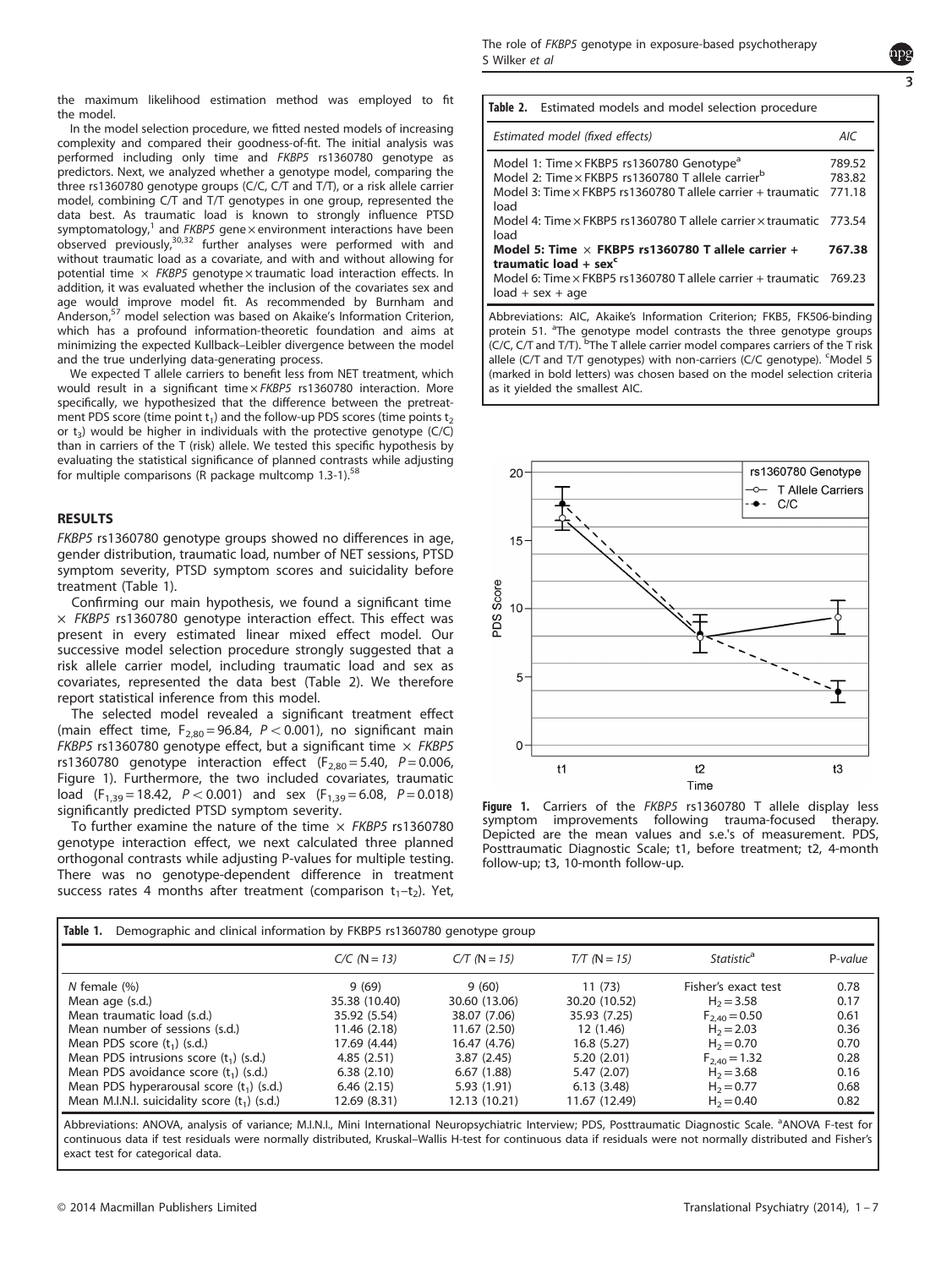4



Figure 2. Fitted values and confidence intervals of the PDS Score separately for the two genotype groups and three time points in dependence of traumatic load. Traumatic load predicted Posttraumatic Stress Disorder symptom severity at all time points, but at 10 months following therapy T allele carriers have higher symptoms compared with non-carriers. PDS, Posttraumatic Diagnostic Scale; t1, before treatment; t2, 4-month follow-up; t3, 10-month follow-up.

10 months after the end of the treatment (comparison  $t_1-t_3$ ), noncarriers of the risk allele had significantly higher symptom improvements than risk allele carriers  $(Z=3.37, P<0.001,$ [Figure 1](#page-2-0)). Furthermore, there was a significant difference in the symptom development between the two follow-up assessments (difference  $t_2-t_3$ ); whereas risk allele carriers had a greater risk for symptom relapse, non-carriers continued to show symptom improvements  $(Z = 2.71, P = 0.009,$  [Figure 1](#page-2-0)).

To obtain a better understanding of the substantial main effect of traumatic load, we plotted the fitted values of the PDS score against traumatic load separately for the three time points and genotype groups (Figure 2). We observed a dose-dependent relationship between traumatic load and PDS score at all time points, yet T allele carriers showed a higher intercept 10 months post treatment.

We next analyzed the clinical significance of the genotype effect on therapy outcome by investigating the mean change scores between the 10-month follow-up and the pretreatment assessment, as well as the treatment effect sizes for each genotype group. Both genotype groups presented with large treatment effects according to the conventions of Cohen; however, for individuals with the protective (C/C) genotype the treatment effect size was approximately three times higher than for carries of the risk allele [\(Table 3](#page-4-0)). Furthermore, 10 months after treatment, no individual in the C/C genotype group fulfilled the diagnosis of PTSD, whereas 43% of T allele carriers still met the diagnostic criteria according to DSM-IV [\(Table 3](#page-4-0)).

Finally, we exploratively investigated whether genotype differences in treatment success would be also reflected in the three PTSD symptom clusters and suicidality risk. T Allele carriers scored higher on all variables 10 months after treatment [\(Table 3,](#page-4-0) Supplementary Figures S1 and 2). These effects resulted in a significant rs1360780  $\times$  time interaction for avoidance (F<sub>2,80</sub> = 5.74,  $P = 0.005$ ) and hyperarousal symptoms ( $F_{2,80} = 4.65$ ,  $P = 0.012$ ), but not for intrusion symptoms ( $F_{2,80} = 2.10$ ,  $P = 0.130$ ). The interaction was marginally significant for the outcome suicidality ( $F_{2,80} = 3.06$ ,  $P = 0.053$ ).

# **DISCUSSION**

Confirming our hypothesis, we found a significant effect of FKBP5 rs1360780 genotype on therapeutic outcome of NET. This effect was present at 10 months, but not 4 months after treatment completion, indicating that the FKBP5 genotype predominantly influences long-term therapeutic outcome. Psychotherapy—in contrast to pharmacological treatment—initializes a process of recovery that continues over time. Confirming this, evidence from Northern Uganda shows that NET treatment effects increase over time (that is, treatment effects assessed 1 year after therapy completion were more pronounced than 6 months post treatment).<sup>4</sup> Hence, genetic variants that are linked to psychotherapeutic outcome should show stronger effects on the long-term course of symptoms rather than on immediate psychotherapeutic outcomes. This is in line with the findings of Bryant et  $al.$ <sup>[17](#page-5-0)</sup> reporting a moderating influence of genetic variation at the serotonin transporter locus on trauma therapy outcome at the follow-up assessment, but not immediately post treatment.

The empirical data favored a risk allele carrier model: carriers of one or two copies of the T allele showed enhanced risk for symptom relapse 10 months after treatment, whereas individuals with the protective C/C genotype showed continuous symptom improvement. The genotype effect had significant clinical implications: individuals with the protective genotype had three times higher treatment effect sizes than risk allele carriers. Whereas 43% of risk allele carriers fulfilled the diagnostic criteria of PTSD, the entire C/C genotype group showed clinical remission 10 months post treatment. In addition, the strong effect of the FKBP5 genotype on treatment success was descriptively reflected in all PTSD symptom clusters as well as in suicidality, with significant effects on the avoidance and hyperarousal symptom cluster. Hence, trauma-related symptoms of distress and arousal seem to be more resistant to modification through traumafocused therapy in carriers of the rs1360780 T allele.

How might FKBP5 rs1360780 genotype influence psychotherapy success? Extensive evidence indicates that the stress hormone cortisol facilitates memory formation, impairs retrieval and<br>enhances memory extinction processes.<sup>[28](#page-5-0)</sup> Both the formation of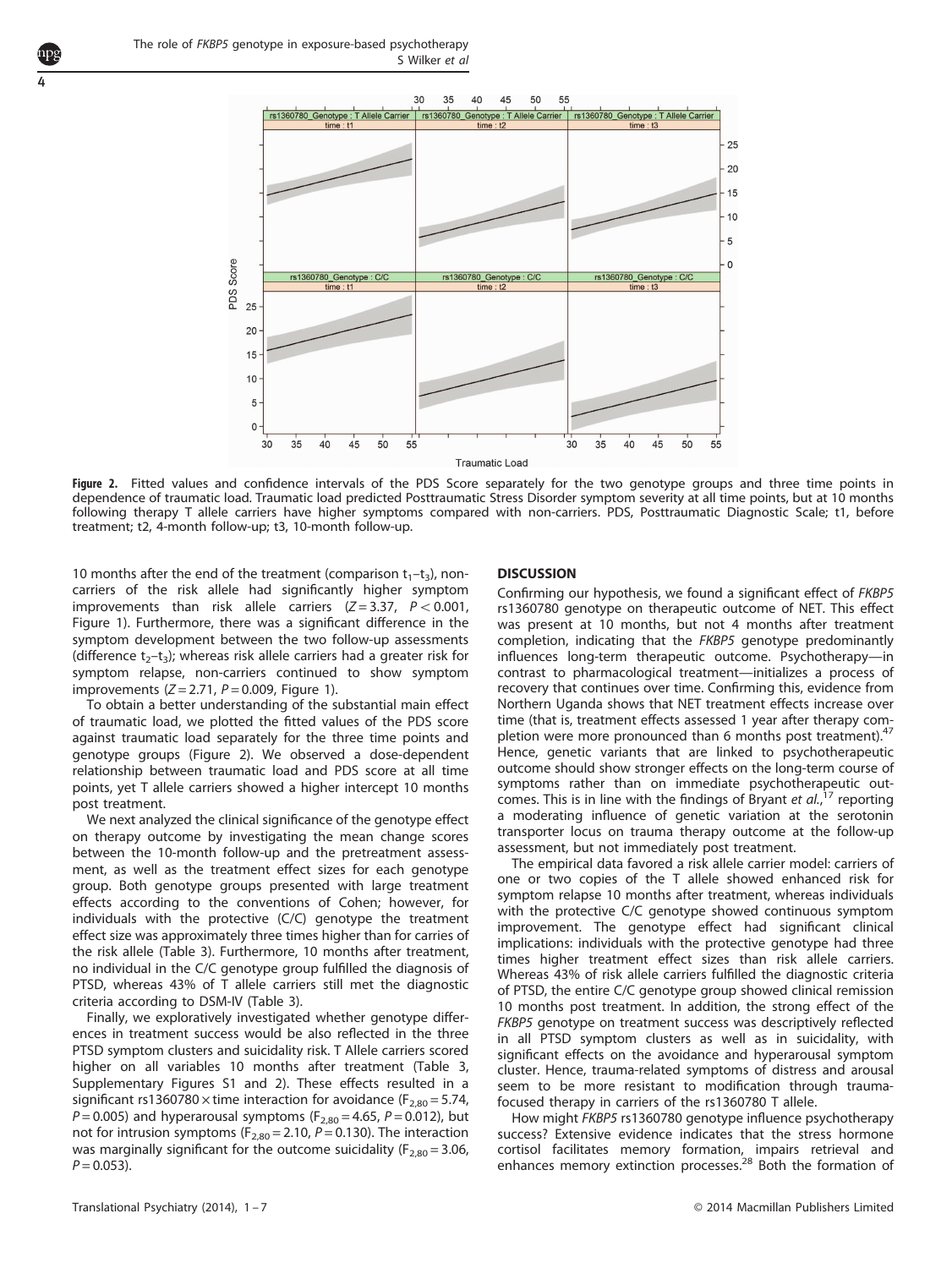<span id="page-4-0"></span>

|                                        | $t_1$ (pretreatment) | $t2$ (4 months) | $t3$ (10 months) | Change score <sup>a</sup> | Effect size Cohen's D <sup>b</sup> |
|----------------------------------------|----------------------|-----------------|------------------|---------------------------|------------------------------------|
| N PTSD diagnosis (%)                   |                      |                 |                  |                           |                                    |
| C/C                                    | 13 (100)             | 4(31)           | $0(0)^c$         |                           |                                    |
| T allele carrier                       | 30 (100)             | $7^d$ (29)      | 13 (43)          |                           |                                    |
| Mean PDS score (s.d.)                  |                      |                 |                  |                           |                                    |
| C/C                                    | 17.69 (4.44)         | 8.15(5.00)      | 3.92(2.78)       | $-13.58(6.37)$            | 3.72                               |
| T allele carrier                       | 16.63 (4.94)         | 7.90(6.03)      | 9.37(6.73)       | $-7.27(5.60)$             | 1.23                               |
| Mean M.I.N.I. suicidality score (s.d.) |                      |                 |                  |                           |                                    |
| C/C                                    | 12.69 (8.31)         | 5.31(6.47)      | 2.08(4.94)       | $-11.08(8.67)$            | 1.55                               |
| T allele carrier                       | 11.90 (11.21)        | 8.45 (10.60)    | 7.37 (8.31)      | $-4.53(6.85)$             | 0.45                               |
| Mean PDS intrusions score (s.d.)       |                      |                 |                  |                           |                                    |
| C/C                                    | 4.85(2.51)           | 2.54(1.51)      | 1.50(1.68)       | $-3.08(3.32)$             | 1.57                               |
| T allele carrier                       | 4.53(2.30)           | 1.83(2.25)      | 2.53(2.36)       | $-2.00(3.25)$             | 0.86                               |
| Mean PDS avoidance score (s.d.)        |                      |                 |                  |                           |                                    |
| C/C                                    | 6.38(2.10)           | 2.46(1.94)      | 0.83(1.27)       | $-5.50(2.54)$             | 3.20                               |
| T allele carrier                       | 6.07(2.03)           | 2.52(2.23)      | 3.17(2.36)       | $-2.90(2.29)$             | 1.32                               |
| Mean PDS hyperarousal score (s.d.)     |                      |                 |                  |                           |                                    |
| C/C                                    | 6.46(2.15)           | 3.15(2.41)      | 1.58(1.00)       | $-5.00(2.45)$             | 2.92                               |
| T allele carrier                       | 6.03(2.76)           | 3.55(2.68)      | 3.67(2.68)       | $-2.37(2.51)$             | 0.87                               |

Abbreviations: M.I.N.I., Mini International Neuropsychiatric Interview; PDS, Posttraumatic Diagnostic Scale; PTSD, Posttraumatic Stress Disorder. <sup>a</sup>Change score describes the difference between pretreatment and 10-month follow-up assessment. <sup>b</sup>Cohen's D describes the within-group treatment effect size between pretreatment and 10-month follow-up assessment. <sup>c</sup>One individual was not found for 10-month follow-up. <sup>d</sup>One individual was not found for 4-month follow-up.

traumatic memories and their modification through psychotherapy rely on learning and memory processes: whereas fear conditioning is thought to be responsible for the onset of PTSD, extinction learning is the basis of exposure therapy.<sup>[16](#page-5-0)</sup> Indeed, stress and associated elevated cortisol levels increase extinction memory consolidation,<sup>[59](#page-6-0)</sup> and the administration of glucocorticoids enhances the effects of exposure therapy for anxiety disorders.<sup>[60](#page-6-0)–62</sup> Accordingly, FKBP5 genotype might influence the initial fear memory strength as well as the process of extinction learning.

The FKBP5 rs1360780 T allele is characterized by a different three-dimensional structure of the FKBP5 gene, which allows direct interaction between the glucocorticoid response element at intron 2 and the promoter region.<sup>[30](#page-5-0)</sup> This leads to higher *FKBP5* induction by glucocorticoids, reduced GR sensitivity and consequently to a prolonged cortisol response following stress exposure.<sup>[30](#page-5-0)</sup> This corresponds well with findings of reduced GR sensitivity $32,44$  $32,44$  $32,44$  and enhanced cortisol responses to stress in healthy individuals<br>carrying the high induction risk allele.<sup>[33,34](#page-5-0)</sup> Furthermore, higher FKBP5 mRNA expression in peripheral blood hours after the traumatic experience predicted PTSD symptom development in survivors 4 months later.<sup>[63](#page-6-0)</sup>

However, the described relationship between FKBP5 risk genotype, higher FKBP5 expression, relative GR resistance and prolonged cortisol response seems to be only valid for PTSDunaffected individuals. In contrast, carriers of the FKBP5 risk genotype with PTSD show enhanced GR sensitivity compared with non-carriers,<sup>[32](#page-5-0)[,44](#page-6-0)</sup> corresponding well to repeated findings of GR supersensitivity in PTSD.<sup>[26](#page-5-0)</sup> In addition, lower FKBP5 gene expres-sion has been reported in individuals with PTSD,<sup>[43,64,65](#page-6-0)</sup> and was associated with FKBP5 risk genotype.<sup>[43](#page-6-0)</sup> Furthermore, two recent studies reported an increase in FKBP5 gene expression as a marker for successful exposure-based trauma therapy,<sup>[65](#page-6-0),[66](#page-6-0)</sup> which was accompanied by an increase in plasma cortisol in one of the studies.<sup>[66](#page-6-0)</sup> In line with these findings, cortisol admi[nistrat](#page-6-0)ion has been shown to improve exposure therapy success<sup>60-62</sup> and to reduce symptoms in PTSD.<sup>[67](#page-6-0)</sup>

The present study is the first to show that the FKBP5 genotype modulates psychotherapeutic outcome. Reasons for the reduced long-term therapeutic benefits in risk allele carriers may include stronger stress reactions at the time of trauma and hence stronger memories of the encountered traumata, which are more resistant to modification. On the other hand, initial evidence indicates that once PTSD is developed, FKBP5 risk genotype may be associated with higher GR sensitivity and hence a rapid reduction in cortisol levels following stress.<sup>[32](#page-5-0)[,44](#page-6-0)</sup> Assuming that exposure to the traumatic experiences during psychotherapy triggers the stress response, a shortened cortisol response may impair the process of extinction learning or extinction memory consolidation,<sup>[28](#page-5-0)</sup> which could explain the resurgence of symptoms in T allele carriers.

We did not find a three-way interaction effect of time, FKBP5 genotype and traumatic load. In other words, genotype influenced the symptom improvement following NET; however, this effect was not moderated by traumatic load. Instead, the number of traumatic events experienced increased PTSD symptom severity at all time points. This result replicates earlier findings of a dose-dependent effect of traumatic load on PTSD symptom severity<sup>[1,](#page-5-0)[68](#page-6-0)</sup> and extends them by illustrating that higher trauma load also leads to higher PTSD symptoms after treatment. Several explanations may account for the lack of an interaction effect. First of all, genetic risk × trauma exposure interaction effects might be more central to the onset of PTSD than to its treatment. However, our results do not exclude the possibility of an interaction with childhood trauma, which was found in previous investigations.[30](#page-5-0),[32,](#page-5-0)[69](#page-6-0) Our trauma questionnaire only includes four items of experienced or witnessed physical childhood abuse and we did not find any interaction effect with this assessment of childhood trauma. A more detailed assessment of childhood trauma and the investigation of a larger sample with greater variations in childhood trauma might be required to detect potential interactions. The relatively small sample size clearly represents a limitation of this study, as it prevents the assessment of potential underlying population stratification. Replication

5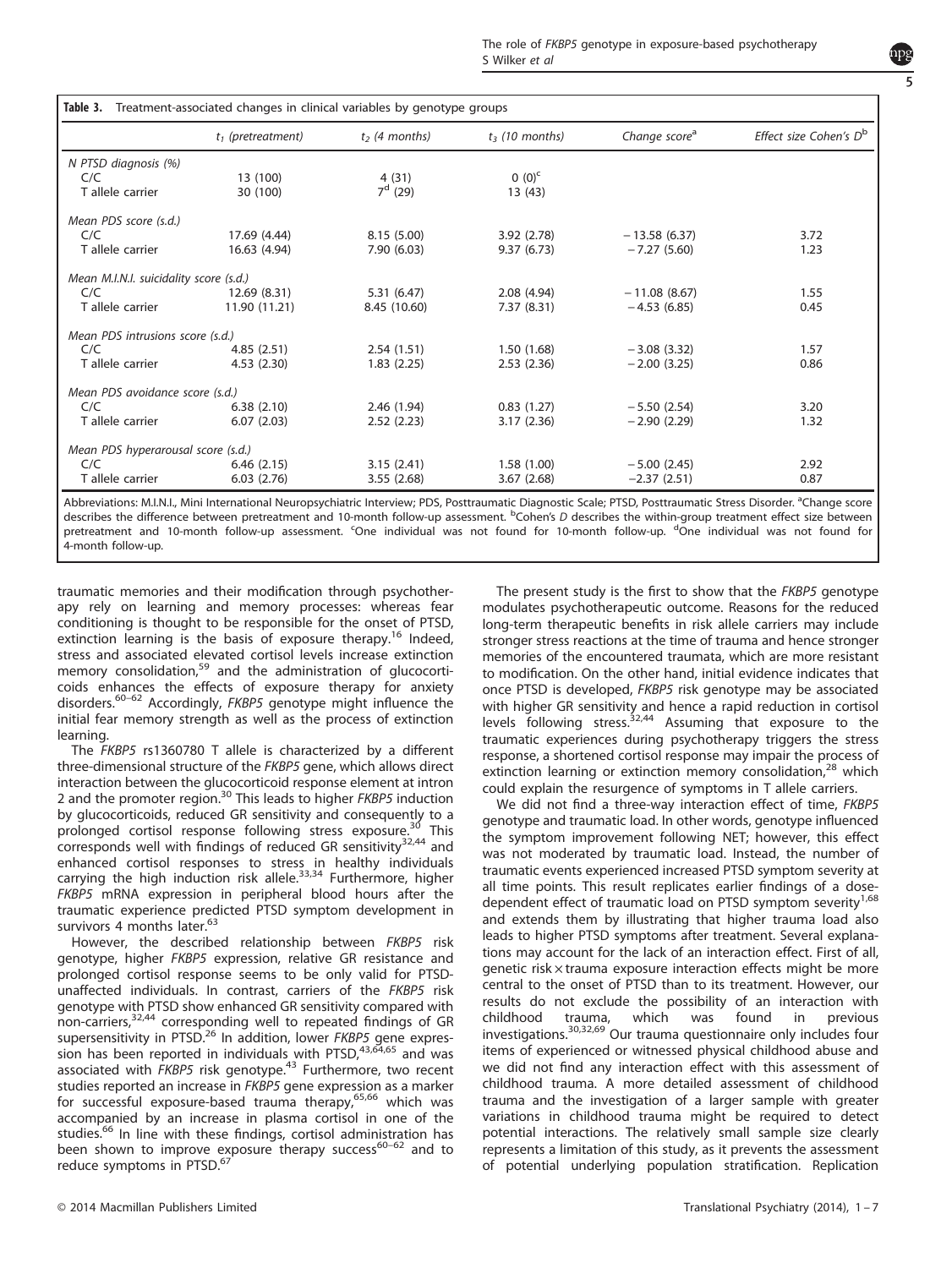<span id="page-5-0"></span>studies with much larger samples are warranted to confirm the moderating role of FKBP5 on trauma therapy outcome.

Nevertheless, this investigation provides initial evidence of a strong effect of the FKBP5 genotype that influences long-term treatment outcome at all investigated levels of traumatic load. What do these results imply for PTSD treatment development? According to a meta-analysis performed by Bradley et al.<sup>10</sup> approximately one-third of clients treated with exposure-based therapies still meet diagnostic criteria for PTSD. Comparable rates (32%) were found 12 months after treatment with NET in survivors of the Lord's Resistance Army war in Northern Uganda.<sup>[47](#page-6-0)</sup> Similarly, 31% of our total study population still met DSM-IV criteria for PTSD 10 months after treatment completion; however, all of them were carriers of the FKBP5 rs1360780 T allele. Given the strong effects of the FKBP5 genotype on treatment outcome in this study, in combination with the central role of FKBP5 in the regulation of the stress response, this molecule seems to be an interesting drug target for the treatment of stress-related disorders $69,70$  $69,70$  $69,70$  or for the pharmacological enhancement of psychotherapeutic effectiveness.

# CONFLICT OF INTEREST

The authors declare no conflict of interest.

# ACKNOWLEDGMENTS

This research was funded by a grant of the German Research Foundation (DFG) awarded to ITK, DQ and AP (D-CH programme), by a doctoral scholarship of the German National Academic Foundation (Studienstiftung des deutschen Volkes) awarded to SW and by the Swiss National Science Foundation (Sinergia grant CRSI33\_130080 to DQ and AP). We would like to thank the team of Ugandan therapists for conducting therapies and diagnostic interviews of highest quality, and for their commitment, empathy and professionalism in the work with traumatized survivors. We thank the non-governmental organization vivo international for the fruitful cooperation.

## **REFERENCES**

- 1 Kolassa IT, Ertl V, Kolassa S, Onyut LP, Elbert T. The probability of spontaneous remission from PTSD depends on the number of traumatic event types experienced. Psychol Trauma 2010; 3: 169–174.
- 2 Kessler RC, Sonnega A, Bromet E, Hughes M, Nelson CB. Posttraumatic stress disorder in the National Comorbidity Survey. Arch Gen Psychiatry 1995; 52: 1048–1060.
- 3 Kessler RC, Berglund P, Demler O, Jin R, Merikangas KR, Walters EE. Lifetime prevalence and age-of-onset distributions of DSM-IV disorders in the National Comorbidity Survey Replication. Arch Gen Psychiatry 2005; 62: 593–602.
- 4 Neuner F, Schauer M, Karunakara U, Klaschik C, Robert C, Elbert T. Psychological trauma and evidence for enhanced vulnerability for posttraumatic stress disorder through previous trauma among West Nile refugees. BMC Psychiatry 2004; 4: 34.
- 5 Kubzansky LD, Bordelois P, Jun HJ, Roberts AL, Cerda M, Bluestone N et al. The weight of traumatic stress: a prospective study of posttraumatic stress disorder symptoms and weight status in women. JAMA Psychiatry 2013; 71: 44–51.
- 6 Glaesmer H, Brahler E, Gundel H, Riedel-Heller SG. The association of traumatic experiences and posttraumatic stress disorder with physical morbidity in old age: a German population-based study. Psychosom Med 2011; 73: 401–406.
- 7 Jakupcak M, Cook J, Imel Z, Fontana A, Rosenheck R, McFall M. Posttraumatic stress disorder as a risk factor for suicidal ideation in Iraq and Afghanistan War veterans. J Trauma Stress 2009; 22: 303–306.
- 8 Bisson JI, Ehlers A, Matthews R, Pilling S, Richards D, Turner S. Psychological treatments for chronic post-traumatic stress disorder. Systematic review and meta-analysis. Br J Psychiatry 2007; 190: 97–104.
- 9 Ehlers A, Bisson J, Clark DM, Creamer M, Pilling S, Richards D et al. Do all psychological treatments really work the same in posttraumatic stress disorder? Clin Psychol Rev 2010; 30: 269–276.
- 10 Bradley R, Greene J, Russ E, Dutra L, Westen D. A multidimensional meta-analysis of psychotherapy for PTSD. Am J Psychiatry 2005; 162: 214-227.
- 11 Elbert T, Schauer M. Burnt into memory. Nature 2002; 419: 883.
- 12 Jovanovic T, Ressler KJ. How the neurocircuitry and genetics of fear inhibition may inform our understanding of PTSD. Am J Psychiatry 2010; 167: 648–662.
- 13 Rothbaum BO, Davis M. Applying learning principles to the treatment of posttrauma reactions. Ann N Y Acad Sci 2003; 1008: 112–121.
- 14 True WR, Rice J, Eisen SA, Heath AC, Goldberg J, Lyons MJ et al. A twin study of genetic and environmental contributions to liability for posttraumatic stress symptoms. Arch Gen Psychiatry 1993; 50: 257–264.
- 15 Stein MB, Jang KL, Taylor S, Vernon PA, Livesley WJ. Genetic and environmental influences on trauma exposure and posttraumatic stress disorder symptoms: a twin study. Am J Psychiatry 2002; 159: 1675-1681.
- 16 Wilker S, Kolassa IT. The formation of a neural fear network in posttraumatic stress disorder: Insights from molecular genetics. Clin Psychol Sci 2013; 1: 452–469.
- 17 Bryant RA, Felmingham KL, Falconer EM, Pe Benito L, Dobson-Stone C, Pierce KD et al. Preliminary evidence of the short allele of the serotonin transporter gene predicting poor response to cognitive behavior therapy in posttraumatic stress disorder. Biol Psychiatry 2010; 67: 1217–1219.
- 18 Felmingham KL, Dobson-Stone C, Schofield PR, Quirk GJ, Bryant RA. The brainderived neurotrophic factor Val66Met polymorphism predicts response to exposure therapy in posttraumatic stress disorder. Biol Psychiatry 2013; 73: 1059–1063.
- 19 Pervanidou P, Chrousos GP. Neuroendocrinology of post-traumatic stress disorder. Prog Brain Res 2010; 182: 149–160.
- 20 Sapolsky RM, Romero LM, Munck AU. How do glucocorticoids influence stress responses? Integrating permissive, suppressive, stimulatory, and preparative actions. Endocr Rev 2000; 21: 55–89.
- 21 Wochnik GM, Ruegg J, Abel GA, Schmidt U, Holsboer F, Rein T. FK506-binding proteins 51 and 52 differentially regulate dynein interaction and nuclear translocation of the glucocorticoid receptor in mammalian cells. J Biol Chem 2005; 280: 4609–4616.
- 22 Denny WB, Valentine DL, Reynolds PD, Smith DF, Scammell JG. Squirrel monkey immunophilin FKBP51 is a potent inhibitor of glucocorticoid receptor binding. Endocrinology 2000; 141: 4107–4113.
- 23 Hubler TR, Scammell JG. Intronic hormone response elements mediate regulation of FKBP5 by progestins and glucocorticoids. Cell Stress Chaperones 2004; 9: 243–252.
- 24 Vermeer H, Hendriks-Stegeman BI, van der Burg B, van Buul-Offers SC, Jansen M. Glucocorticoid-induced increase in lymphocytic FKBP51 messenger ribonucleic acid expression: a potential marker for glucocorticoid sensitivity, potency, and bioavailability. J Clin Endocrin Metab 2003; 88: 277–284.
- 25 Binder EB. The role of FKBP5, a co-chaperone of the glucocorticoid receptor in the pathogenesis and therapy of affective and anxiety disorders. Psychoneuroendocrinology 2009; 34: S186–S195.
- 26 Yehuda R. Status of glucocorticoid alterations in post-traumatic stress disorder. Ann N Y Acad Sci 2009; 1179: 56–69.
- 27 van Zuiden M, Kavelaars A, Geuze E, Olff M, Heijnen CJ. Predicting PTSD: preexisting vulnerabilities in glucocorticoid-signaling and implications for preventive interventions. Brain Behav Immun 2013; 30: 12–21.
- 28 de Quervain DJ-F, Aerni A, Schelling G, Roozendaal B. Glucocorticoids and the regulation of memory in health and disease. Front Neuroendocrinol 2009; 30: 358–370.
- 29 Pitman RK, Rasmusson AM, Koenen KC, Shin LM, Orr SP, Gilbertson MW et al. Biological studies of post-traumatic stress disorder. Nat Rev Neurosci 2012; 13: 769–787.
- 30 Klengel T, Mehta D, Anacker C, Rex-Haffner M, Pruessner JC, Pariante CM et al. Allele-specific FKBP5 DNA demethylation mediates gene-childhood trauma interactions. Nat Neurosci 2013; 16: 33–41.
- 31 Binder EB, Salyakina D, Lichtner P, Wochnik GM, Ising M, Putz B et al. Polymorphisms in FKBP5 are associated with increased recurrence of depressive episodes and rapid response to antidepressant treatment. Nat Genet 2004; 36: 1319–1325.
- 32 Binder EB, Bradley RG, Liu W, Epstein MP, Deveau TC, Mercer KB et al. Association of FKBP5 polymorphisms and childhood abuse with risk of posttraumatic stress disorder symptoms in adults. JAMA 2008; 299: 1291–1305.
- 33 Ising M, Depping AM, Siebertz A, Lucae S, Unschuld PG, Kloiber S et al. Polymorphisms in the FKBP5 gene region modulate recovery from psychosocial stress in healthy controls. Eur J Neurosci 2008; 28: 389–398.
- 34 Buchmann AF, Holz N, Boecker R, Blomeyer D, Rietschel M, Witt SH et al. Moderating role of FKBP5 genotype in the impact of childhood adversity on cortisol stress response during adulthood. Eur Neuropsychopharmacol 2013; 24: 837–845.
- 35 Mahon PB, Zandi PP, Potash JB, Nestadt G, Wand GS. Genetic association of FKBP5 and CRHR1 with cortisol response to acute psychosocial stress in healthy adults. Psychopharmacology (Berl) 2013; 227: 231–241.
- 36 Zimmermann P, Bruckl T, Nocon A, Pfister H, Binder EB, Uhr M et al. Interaction of FKBP5 gene variants and adverse life events in predicting depression onset: results from a 10-year prospective community study. Am J Psychiatry 2011; 168: 1107–1116.
- 37 Lekman M, Laje G, Charney D, Rush AJ, Wilson AF, Sorant AJ et al. The FKBP5-gene in depression and treatment response--an association study in the Sequenced